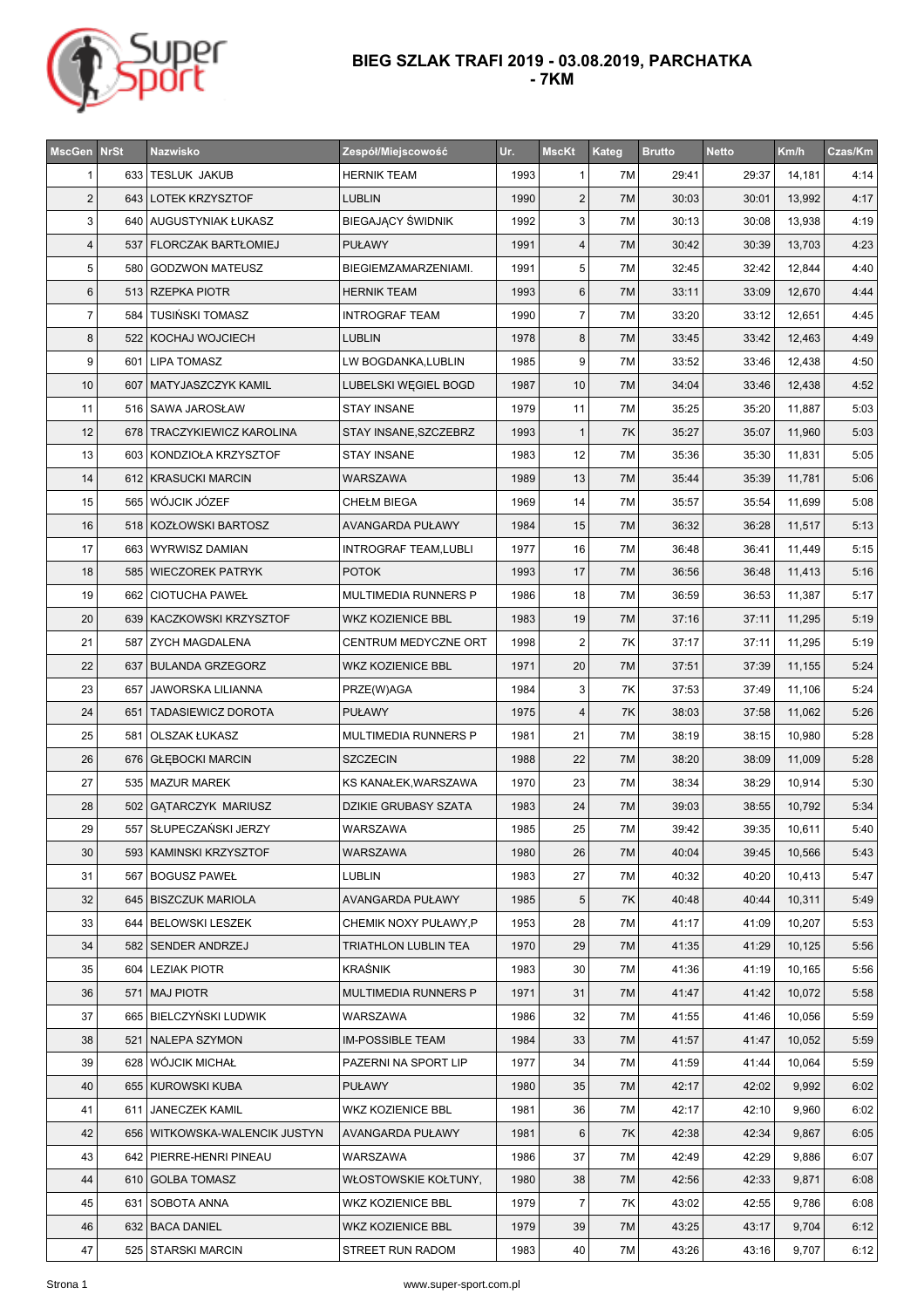

| <b>MscGen</b> | <b>NrSt</b> | <b>Nazwisko</b>                 | Zespół/Miejscowość       | Ur.  | <b>MscKt</b> | Kateg | <b>Brutto</b> | <b>Netto</b> | Km/h  | Czas/Km |
|---------------|-------------|---------------------------------|--------------------------|------|--------------|-------|---------------|--------------|-------|---------|
| 48            |             | 509 PESZEK KATARZYNA            | DZIKIE GRUBASY SZATA     | 1978 | 8            | 7K    | 43:44         | 43:35        | 9,637 | 6:14    |
| 49            |             | 517   KOŁODZIEJCZYK MARTA       | FIZJO-SPORT ŁĘCZNA B     | 1980 | 9            | 7K    | 44:09         | 43:53        | 9,571 | 6:18    |
| 50            |             | 636   ZAJĄC MARZENA             | ŁĘCZNA                   | 1976 | 10           | 7K    | 44:46         | 44:40        | 9,403 | 6:23    |
| 51            |             | 576   STRUMNIK IWONA            | 9-TKA RUNNING TEAM,P     | 1983 | 11           | 7Κ    | 44:54         | 44:47        | 9,378 | 6:24    |
| 52            |             | 653 SĄCZEK JOLANTA              | AVANGARDA PUŁAWY         | 1980 | 12           | 7K    | 45:04         | 45:00        | 9,333 | 6:26    |
| 53            |             | 520   KALINOWSKI ARKADIUSZ      | WARSZAWA                 | 1967 | 41           | 7M    | 45:28         | 45:13        | 9,289 | 6:29    |
| 54            |             | 634   OLESZKIEWICZ GRZEGORZ     | RTS POGOŃ WŁOSTOWICE     | 1975 | 42           | 7M    | 45:32         | 45:27        | 9,241 | 6:30    |
| 55            |             | 608 NOWACZEK ALEKSANDRA         | MULTIMEDIA RUNNERS P     | 1987 | 13           | 7Κ    | 45:36         | 45:35        | 9,214 | 6:30    |
| 56            |             | 500   BARANOWSKA AGATA          | <b>LUBLIN BIEGA</b>      | 1983 | 14           | 7K    | 45:48         | 45:31        | 9,227 | 6:32    |
| 57            |             | 544   ZWIERZ PIOTR              | <b>ŚWIDNIK</b>           | 1985 | 43           | 7M    | 45:55         | 45:34        | 9,217 | 6:33    |
| 58            |             | 667   BARYCKA KATARZYNA         | <b>LUBLIN</b>            | 1989 | 15           | 7K    | 46:18         | 44:52        | 9,361 | 6:36    |
| 59            |             | 590 KONOPACKI KRZYSZTOF         | W DRODZE DO CELU!, TO    | 1979 | 44           | 7M    | 46:23         | 46:12        | 9,091 | 6:37    |
| 60            | 666         | GORZKOWSKI MARCIN               | <b>NADOLANY</b>          | 1980 | 45           | 7M    | 46:25         | 46:18        | 9,071 | 6:37    |
| 61            |             | 646   FRANCZAK-BRODOWSKA KAMILL | AVANGARDA, PUŁAWY        | 1975 | 16           | 7K    | 46:26         | 46:22        | 9,058 | 6:38    |
| 62            |             | 586   WILK MACIEJ               | <b>LUBLIN</b>            | 1987 | 46           | 7M    | 46:34         | 46:17        | 9,075 | 6:39    |
| 63            |             | 674   LIS MONIKA                | <b>KRAKÓW</b>            | 1980 | 17           | 7K    | 47:05         | 46:31        | 9,029 | 6:43    |
| 64            |             | 675 LIS MICHAŁ                  | <b>KRAKÓW</b>            | 1978 | 47           | 7M    | 47:05         | 46:31        | 9,029 | 6:43    |
| 65            |             | 635   SŁOMSKI SŁAWOMIR          | <b>WKZ KOZIENICE BBL</b> | 1968 | 48           | 7M    | 47:06         | 46:53        | 8,958 | 6:43    |
| 66            |             | 622   FAŁEK KAROLINA            | PAZERNI NA SPORT LIP     | 1983 | 18           | 7K    | 47:17         | 47:04        | 8,924 | 6:45    |
| 67            |             | 668   DŁUGOSZ KATARZYNA         | <b>STAY INSANE</b>       | 1987 | 19           | 7K    | 47:49         | 46:23        | 9,055 | 6:49    |
| 68            |             | 627   BACZA AGNIESZKA           | ŁĘCZNA BIEGA,ŁĘCZNA      | 1990 | 20           | 7K    | 48:05         | 47:49        | 8,784 | 6:52    |
| 69            |             | 594 ADAMOWICZ AGNIESZKA         | ZWOLEŃ BIEGA             | 1977 | 21           | 7K    | 48:08         | 47:54        | 8,768 | 6:52    |
| 70            |             | 515 ZWIERZ EMILIA               | <b>LUBLIN</b>            | 1983 | 22           | 7K    | 48:19         | 47:58        | 8,756 | 6:54    |
| 71            | 600         | <b>DUDEK MARCIN</b>             | OŻARÓW MAZOWIECKI        | 1977 | 49           | 7M    | 48:20         | 48:00        | 8,750 | 6:54    |
| 72            |             | 606   MATYJASZCZYK BARBARA      | ŁĘCZNA BIEGA,ŁĘCZNA      | 1987 | 23           | 7K    | 48:21         | 48:05        | 8,735 | 6:54    |
| 73            |             | 658   NOWAK KATARZYNA           | DZIKIE GRUBASY SZATA     | 1987 | 24           | 7K    | 48:31         | 48:22        | 8,684 | 6:55    |
| 74            |             | 652   ROSA MAGDALENA            | LUBELSKIBIEGACZ.PL T     | 1978 | 25           | 7K    | 48:37         | 48:26        | 8,672 | 6:56    |
| 75            |             | 505   KAWKA MAŁGORZATA          | GLORIA VICTIS, ŻYRZYN    | 1985 | 26           | 7K    | 48:58         | 48:45        | 8,615 | 6:59    |
| 76            |             | 625 KUCHARZAK NORBERT           | <b>BIAŁA PODLASKA</b>    | 1990 | 50           | 7M    | 49:04         | 48:53        | 8,592 | 7:00    |
| 77            | 531         | <b>LECH ANDRZEJ</b>             | LUBLIN                   | 1969 | 51           | 7M    | 49:07         | 49:01        | 8,569 | 7:01    |
| 78            |             | 624   JEZAK MACIEJ              | PAZERNI NA SPORT LIP     | 1977 | 52           | 7M    | 49:11         | 48:57        | 8,580 | 7:01    |
| 79            |             | 583 TOMCZYK DAWID               | NOVEMBEER RUNNING TE     | 1977 | 53           | 7M    | 49:40         | 49:16        | 8,525 | 7:05    |
| 80            |             | 647   KAROLIK OLGA              | AVANGARDA PUŁAWY         | 1989 | 27           | 7K    | 49:42         | 49:35        | 8,471 | 7:06    |
| 81            |             | 638 BOREK ROBERT                | <b>PUŁAWY</b>            | 1978 | 54           | 7M    | 49:47         | 49:27        | 8,493 | 7:06    |
| 82            |             | 568   GRABOWSKI JAROSŁAW        | <b>DEBLIN</b>            | 1981 | 55           | 7M    | 49:58         | 49:26        | 8,496 | 7:08    |
| 83            |             | 559 BARDZEL JUSTYNA             | I-SPORT,ŁÓDŹ             | 1983 | 28           | 7K    | 49:59         | 49:55        | 8,414 | 7:08    |
| 84            |             | 599   MAKSYMIK KRZYSZTOF        | DZIKIE GRUBASY SZATA     | 1977 | 56           | 7M    | 50:00         | 47:38        | 8,817 | 7:08    |
| 85            |             | 591   ŻEBROWSKI MICHAŁ          | WARSZAWA                 | 1990 | 57           | 7M    | 50:24         | 50:05        | 8,386 | 7:12    |
| 86            |             | 598 BISOWSKA KATARZYNA          | <b>KOBYŁKA</b>           | 1976 | 29           | 7K    | 50:33         | 50:21        | 8,342 | 7:13    |
| 87            |             | 501   BŁOŃSKA MARZENA           | SPARK TEAM, SMOLEC       | 1964 | 30           | 7K    | 51:11         | 51:02        | 8,230 | 7:18    |
| 88            |             | 529 CZARNECKA-NOWOROLNIK EWA    | MULTIMEDIA RUNNERS P     | 1980 | 31           | 7K    | 51:12         | 49:50        | 8,428 | 7:18    |
| 89            |             | 654   SUMOREK MILENA            | AVANGARDA PUŁAWY         | 1989 | 32           | 7K    | 51:14         | 51:07        | 8,216 | 7:19    |
| 90            |             | 542 ZWIERZ MAGDALENA            | SII RUNNING TEAM, ŚWI    | 1993 | 33           | 7K    | 51:16         | 50:54        | 8,251 | 7:19    |
| 91            |             | 526 GREGOREK EDYTA              | ZWOLEŃ BIEGA             | 1968 | 34           | 7K    | 51:31         | 51:17        | 8,190 | 7:21    |
| 92            |             | 648 KUBIAK ADAM                 | MKB DREPTAK, WARSZAW     | 1969 | 58           | 7M    | 51:39         | 51:24        | 8,171 | 7:22    |
| 93            |             | 596 KUROWSKI TOMASZ             | KAPITAN BOMBA, OTWOCK    | 1977 | 59           | 7M    | 52:32         | 52:13        | 8,043 | 7:30    |
| 94            |             | 539   DABROWSKI PRZEMYSŁAW      | <b>LUBLIN</b>            | 1983 | 60           | 7M    | 52:58         | 52:39        | 7,977 | 7:34    |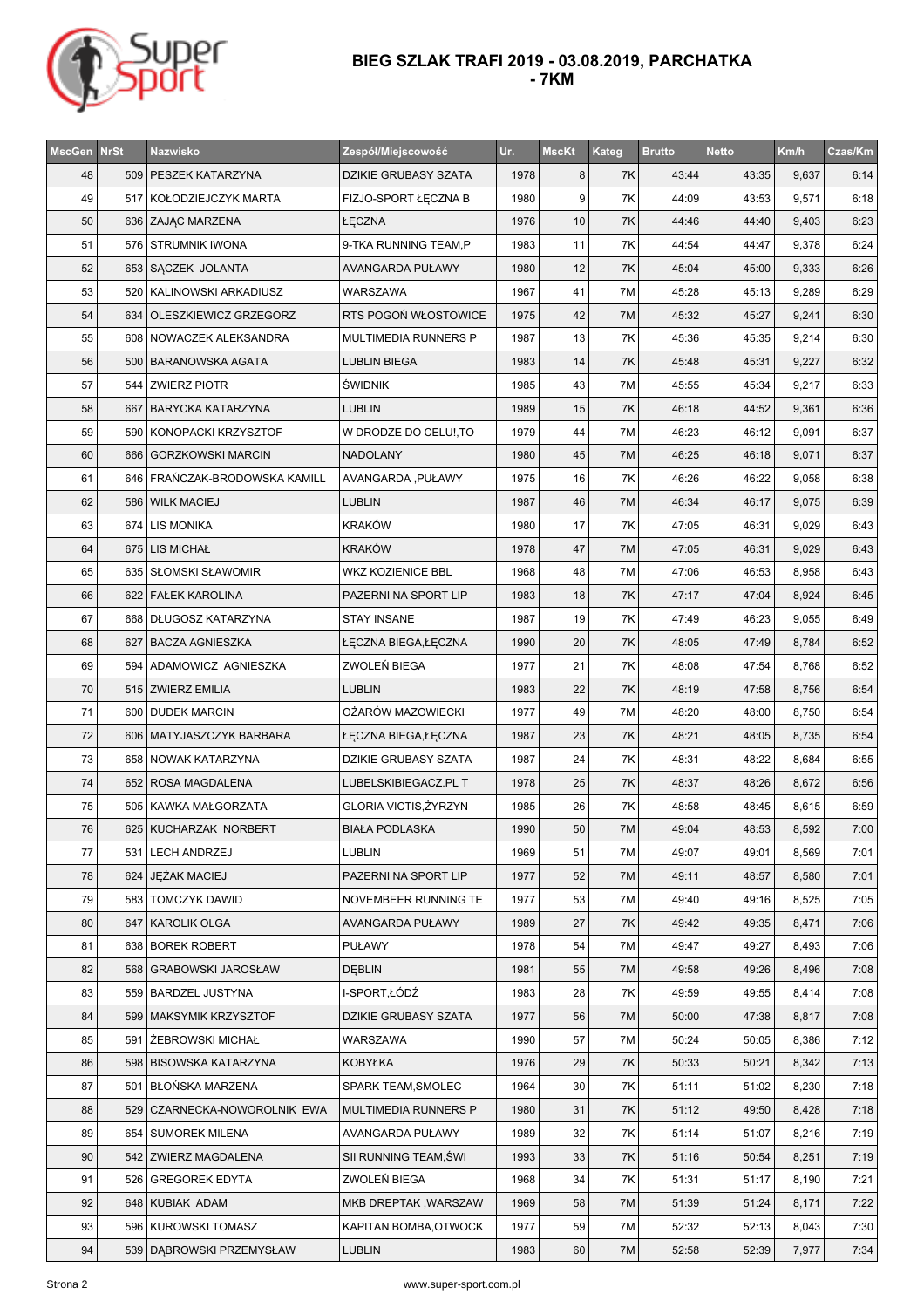

| <b>MscGen NrSt</b> | Nazwisko                    | Zespół/Miejscowość           | Ur.  | <b>MscKt</b> | Kateg | <b>Brutto</b> | <b>Netto</b> | Km/h  | Czas/Km |
|--------------------|-----------------------------|------------------------------|------|--------------|-------|---------------|--------------|-------|---------|
| 95                 | 558   SZABŁOWSKA DOROTA     | POWER TRAINING               | 1986 | 35           | 7K    | 53:00         | 52:51        | 7,947 | 7:34    |
| 96                 | 560   TRZCIŃSKA IWONA       | WARSZAWA                     | 1969 | 36           | 7K    | 53:08         | 52:54        | 7,940 | 7:35    |
| 97                 | 672   PERZYNA WOJCIECH      | <b>TARCZYN</b>               | 1988 | 61           | 7M    | 53:08         | 52:43        | 7,967 | 7:35    |
| 98                 | 548   MARKOWSKA MARTA       | KLUB BIEGACZA RTV EU         | 1979 | 37           | 7K    | 53:25         | 52:39        | 7,977 | 7:37    |
| 99                 | 562   HOŁUBOWSKA ZUZANNA    | WARSZAWA                     | 1985 | 38           | 7K    | 53:26         | 53:16        | 7,885 | 7:38    |
| 100                | 659 KRÓL-BADZIAK ALEKSANDRA | <b>AVANGARDA PUŁAWY</b>      | 1991 | 39           | 7K    | 53:34         | 53:12        | 7,895 | 7:39    |
| 101                | 575 RZEŹNIK JOLANTA         | 9-TKA RUNNING TEAM,P         | 1962 | 40           | 7K    | 53:42         | 53:34        | 7,841 | 7:40    |
| 102                | 538 CIUPA WOJCIECH          | MULTIMEDIA RUNNERS P         | 1976 | 62           | 7M    | 53:46         | 53:09        | 7,902 | 7:40    |
| 103                | 549   SOCHACKI PIOTR        | WARSZAWA                     | 1981 | 63           | 7M    | 54:04         | 54:04        | 7,768 | 7:43    |
| 104                | 641   KAMIŃSKA JOANNA       | WARSZAWA                     | 1986 | 41           | 7K    | 54:18         | 53:58        | 7,783 | 7:45    |
| 105                | 629   MENDEL AGNIESZKA      | LUBLIN                       | 1979 | 42           | 7K    | 54:49         | 54:30        | 7,706 | 7:49    |
| 106                | 650   POTOCKA EWA           | AVANGARDA PUŁAWY             | 1992 | 43           | 7K    | 55:31         | 55:24        | 7,581 | 7:55    |
| 107                | 519 KRASOWICZ IWONA         | <b>LUBLIN</b>                | 1977 | 44           | 7K    | 55:44         | 55:24        | 7,581 | 7:57    |
| 108                | 621 ORZECHOWSKA KAROLINA    | BIEGNE, ŻEBY BARTEK          | 1985 | 45           | 7K    | 55:48         | 55:37        | 7,552 | 7:58    |
| 109                | 670   PIETRZAK AGNIESZKA    | WARSZAWA                     | 1983 | 46           | 7K    | 56:46         | 56:22        | 7,451 | 8:06    |
| 110                | 556   FITZGERALD GABRIELA   | <b>PONIATOWA</b>             | 1986 | 47           | 7K    | 56:49         | 56:25        | 7,445 | 8:07    |
| 111                | 554   CHYŁA MONIKA          | WOJCIECHÓW                   | 1983 | 48           | 7K    | 56:49         | 56:24        | 7,447 | 8:07    |
| 112                | 555   FITZGERALD LIAM       | <b>PONIATOWA</b>             | 1983 | 64           | 7M    | 56:50         | 56:26        | 7,442 | 8:07    |
| 113                | 572 NOWOROLNIK PAWEŁ        | MULTIMEDIA RUNNERS P         | 1979 | 65           | 7M    | 56:56         | 55:38        | 7,549 | 8:08    |
| 114                | 561 KARDAŚ GRZEGORZ         | <b>RADOM</b>                 | 1969 | 66           | 7M    | 56:57         | 56:39        | 7,414 | 8:08    |
| 115                | 545   DYBAŁA MICHAŁ         | DZIKIE GRUBASY SZATA         | 1980 | 67           | 7M    | 56:58         | 56:48        | 7,394 | 8:08    |
| 116                | 546   WIECZOREK BEATA       | DZIKIE GRUBASY SZATA         | 1987 | 49           | 7K    | 56:58         | 56:48        | 7,394 | 8:08    |
| 117                | 626   WĄGRODZKA MAŁGORZATA  | KLUB BIEGACZA BIAŁA          | 1981 | 50           | 7K    | 57:01         | 56:48        | 7,394 | 8:08    |
| 118                | 664   PUCHAŁA EWELINA       | <b>BIEGAM W KATO, KATOWI</b> | 1986 | 51           | 7K    | 57:44         | 57:25        | 7,315 | 8:14    |
| 119                | 563 LOBEJKO DOROTA          | WARSZAWA                     | 1980 | 52           | 7K    | 58:01         | 57:50        | 7,262 | 8:17    |
| 120                | 564   OSOWIECKA ANNA        | SPARTANIE DZIECIOM, W        | 1977 | 53           | 7K    | 58:03         | 57:52        | 7,258 | 8:17    |
| 121                | 528 STATECZNY KRZYSZTOF     | WILKÓW                       | 1982 | 68           | 7M    | 58:25         | 58:03        | 7,235 | 8:20    |
| 122                | 527   STATECZNA WIOLETA     | <b>WILKÓW</b>                | 1985 | 54           | 7K    | 58:38         | 58:15        | 7,210 | 8:22    |
| 123                | 550   DĄBROWSKI PAWEŁ       | <b>LUBLIN</b>                | 1976 | 69           | 7M    | 58:38         | 58:20        | 7,200 | 8:22    |
| 124                | 540 DABROWSKA KATARZYNA     | LUBLIN                       | 1984 | 55           | 7K    | 58:38         | 58:20        | 7,200 | 8:22    |
| 125                | 609   ROGOWSKI KRZYSZTOF    | WARSZAWA                     | 1982 | 70           | 7M    | 58:39         | 58:16        | 7,208 | 8:22    |
| 126                | 605   BOCHENKIEWICZ MARCIN  | MULTIMEDIA RUNNERS P         | 1979 | 71           | 7M    | 58:42         | 58:23        | 7,194 | 8:23    |
| 127                | 669   BOCHENKIEWICZ KAMILA  | MULTIMEDIA RUNNERS P         | 1982 | 56           | 7K    | 58:42         | 58:24        | 7,192 | 8:23    |
| 128                | 577   WIKIERA ALINA         | <b>BARANÓW</b>               | 1988 | 57           | 7K    | 58:43         | 58:24        | 7,192 | 8:23    |
| 129                | 623 JAKUBOWSKA MAGDALENA    | POWER TRAINING, WARSZ        | 1985 | 58           | 7K    | 58:46         | 58:32        | 7,175 | 8:23    |
| 130                | 677   ROGALA KAROL          | <b>GARWOLIN</b>              | 1983 | 72           | 7M    | 58:46         | 58:32        | 7,175 | 8:23    |
| 131                | 508 KOZICKA MAŁGORZATA      | PILAWA                       | 1988 | 59           | 7Κ    | 59:37         | 59:10        | 7,099 | 8:31    |
| 132                | 534   MAZUR JUSTYNA         | WARSZAWA                     | 1973 | 60           | 7K    | 1:01:22       | 1:01:07      | 6,872 | 8:46    |
| 133                | 671   BUCZEK NATALIA        | <b>TARCZYN</b>               | 1989 | 61           | 7K    | 1:01:40       | 1:01:15      | 6,857 | 8:48    |
| 134                | 589   SAS ALDONA            | <b>PIASTÓW</b>               | 1961 | 62           | 7K    | 1:01:51       | 1:01:38      | 6,814 | 8:50    |
| 135                | 532   GŁOWACKA ELŻBIETA     | TEAM ZABIEGANEDNI, WA        | 1955 | 63           | 7Κ    | 1:02:34       | 1:02:13      | 6,751 | 8:56    |
| 136                | 673 SZEWCZYK DOMINIKA       | <b>RYTWIANY</b>              | 1987 | 64           | 7K    | 1:02:42       | 1:02:23      | 6,733 | 8:57    |
| 137                | 618   KARASIŃSKA ELŻBIETA   | WYBIEGAJ SIBIE, JABŁO        | 1971 | 65           | 7K    | 1:02:48       | 1:02:32      | 6,716 | 8:58    |
| 138                | 660   LEWANSKA MAGDALENA    | <b>KUTNO</b>                 | 1985 | 66           | 7K    | 1:03:01       | 1:02:40      | 6,702 | 9:00    |
| 139                | 533   WAC AGNIESZKA         | ONIMIKAZALI,LUBLIN           | 1993 | 67           | 7Κ    | 1:03:21       | 1:03:04      | 6,660 | 9:03    |
| 140                | 574   PASEK EWELINA         | <b>TCZÓW</b>                 | 1985 | 68           | 7K    | 1:03:30       | 1:03:16      | 6,639 | 9:04    |
| 141                | 616   WIELECHOWSKI KAMIL    | <b>PIONKI</b>                | 1994 | 73           | 7M    | 1:03:39       | 1:03:12      | 6,646 | 9:05    |